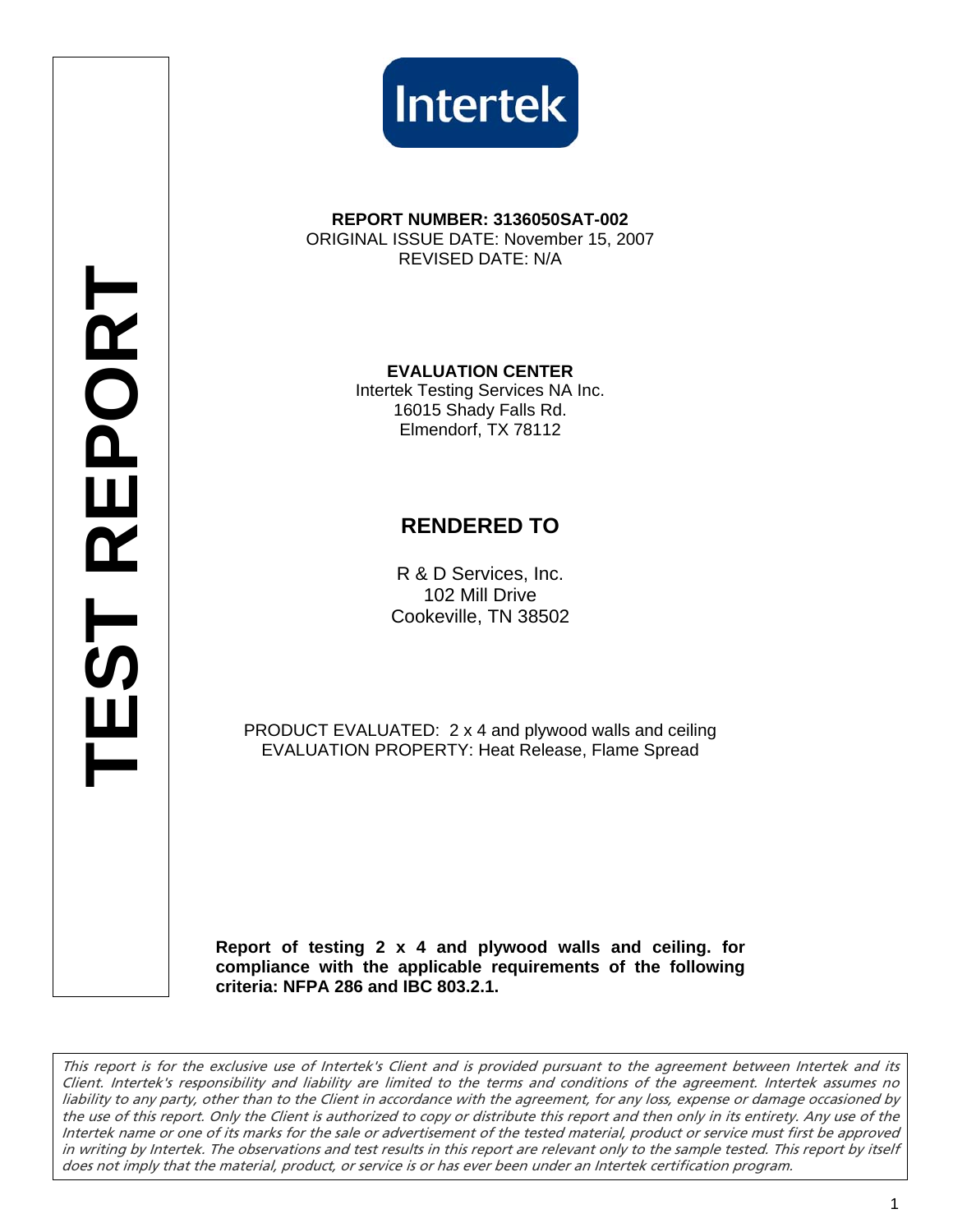# **1 Table of Contents**

| <b>INTRODUCTION</b>                   |                         | 3  |
|---------------------------------------|-------------------------|----|
| <b>TEST SAMPLES</b>                   |                         | 3  |
| <b>TESTING AND EVALUATION METHODS</b> |                         |    |
| <b>TESTING AND EVALUATION RESULTS</b> |                         | 8  |
| <b>CONCLUSIONS</b>                    |                         | 9  |
| <b>APPENDICES</b>                     |                         |    |
| Appendix A: DATA                      |                         | 10 |
|                                       | Appendix B: PHOTOGRAPHS | 14 |
| <b>LAST PAGE</b>                      |                         | 20 |

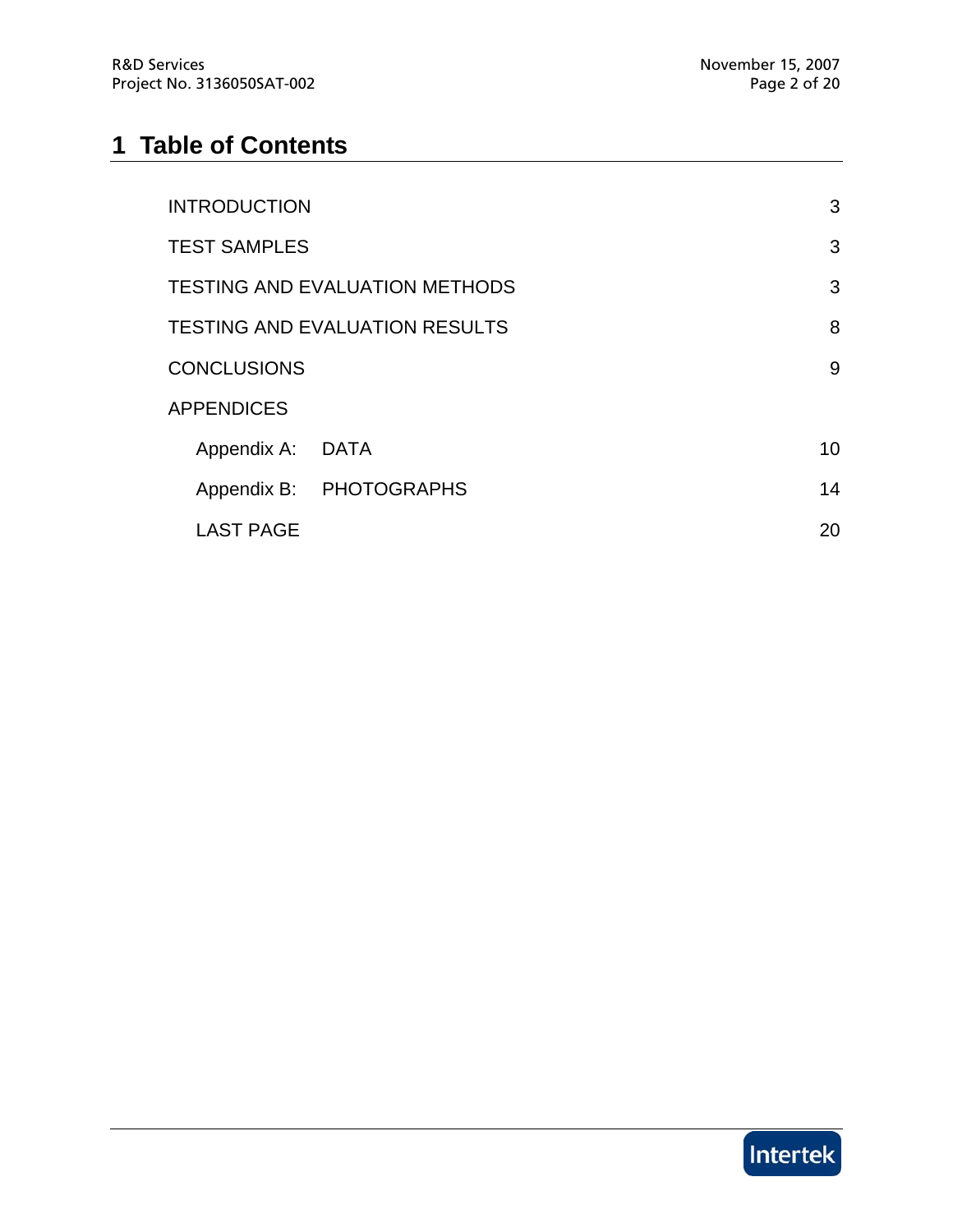# **2 Introduction**

Intertek Testing Services NA (Intertek) has conducted testing for R&D Services, on a construction of 2 x 4 and plywood walls and ceiling, 16 inch o.c., to evaluate heat release and flame spread properties when subjected to specific ignition conditions. Testing was conducted in accordance with NFPA 286. This evaluation was performed on November 13, 2007.

## **3 Test Samples**

### **3.1. SAMPLE SELECTION**

The 2x4s and plywood were supplied by the Evaluation Center from commercially purchased stock.

### **3.2. SAMPLE AND ASSEMBLY DESCRIPTION**

The studs and ceiling joists were constructed with standard 16 inch centers, using footers and headers. Plywood was nailed into the backs of the support members forming a cavity facing the interior of the room. The back of the plywood was then covered with gypsum wallboard to enclose the space.

In the right corner where the test burner would eventually be placed, the corner was constructed such that there was a single stud running from the floor to the ceiling. Prior to the test, the surface of this stud was covered with a strip of ceramic blanket the exact width of the stud. This was affixed with staples.

See Photos in Appendix B for a visual depiction of the description.

All joints and corners in the room were sealed to an airtight condition using gypsum drywall joint compound and/or ceramic fiber insulation. See photos in the appendix for a detailed view of the finished specimen. Final inside dimensions were 8 feet tall, 8 feet wide and 12 feet deep.

# **4 Testing and Evaluation Methods**

This standard describes a method for determining the contribution of textile wall and ceiling coverings to room fire growth during specified fire exposure conditions. This method is not intended to evaluate the fire endurance of assemblies, nor is it able to evaluate the effect of fires originating within the wall assembly. The method is not intended for the evaluation of floor finishes.

This method is to be used to evaluate the flammability characteristics of finish wall and ceiling coverings when such materials constitute the exposed interior surfaces of buildings. This test

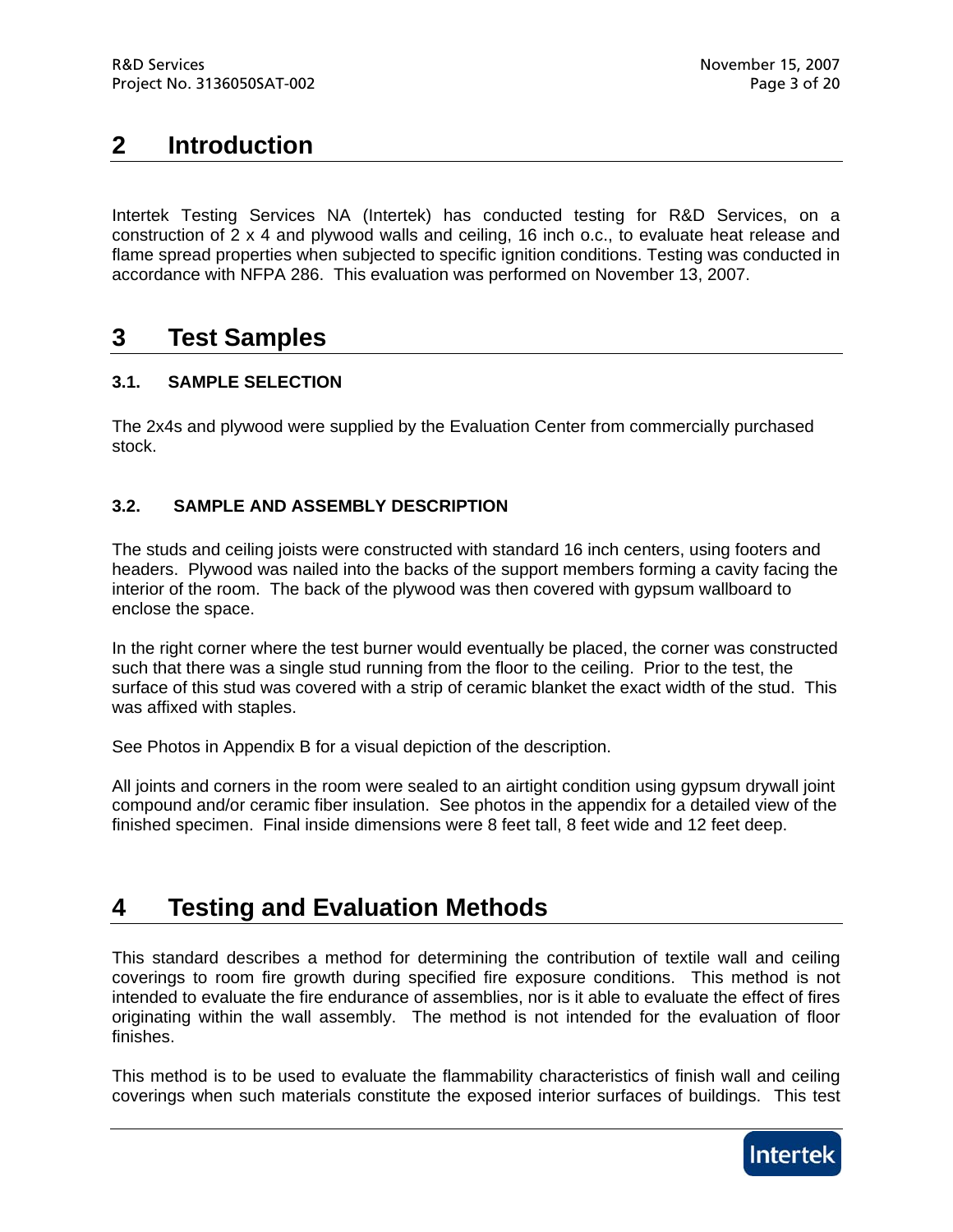method does not apply to fabric covered less than ceiling height, freestanding, prefabricated panel furniture systems or demountable, relocatable, full-height partitions used in open building interiors. Freestanding panel furniture systems include all freestanding panels that provide visual and/or acoustical separation and are intended to be used to divide space and may support components to form complete work stations. Demountable, relocatable, full-height partitions include demountable, relocatable, full-height partitions that fill the space between the finished floor and the finished ceiling.

This fire test measures certain fire performance characteristics of finish wall and ceiling covering materials in an enclosure under specified fire exposure conditions. It determines the extent to which the finish covering materials may contribute to fire growth in a room and the potential for fire spread beyond the room under the particular conditions simulated. The test indicates the maximum extent of fire growth in a room, the rate of heat release, and if they occur, the time to flashover and the time to flame extension beyond the doorway following flashover. It does not measure the fire growth in, or the contribution of, the room contents. Time to flashover is defined herein as either the time when the radiant flux onto the floor reaches 20 kW/m<sup>2</sup> or the temperature of the upper air reaches 600°C. A pair of crumpled single sheets of newspaper are placed on the floor 2 feet out from the center of the rear wall and front walls to determine flashover. The spontaneous ignition of this newspaper provides the visual indication of flashover.

The potential for spread of fire to other objects in the room, remote from the ignition source, is evaluated by measurements of:

- 1. The total heat flux incident on the center of the floor.
- 2. A characteristic upper-level gas temperature in the room.
- 3. Instantaneous net peak rate of heat release.

The potential for the spread of fire to objects outside the room of origin is evaluated by the measurement of the total heat release of the fire.

### **TEST EQUIPMENT AND INSTRUMENTATION**

#### IGNITION SOURCE

The ignition source for the test is a gas burner with a nominal 12- by 12-inch porous top surface of a refractory material. The burner used at this laboratory is filled with a minimum 4-inch layer of Ottawa sand.

The top surface of the burner through which the gas is applied is positioned 12 inches above the floor, and the burner enclosure is located such that the edge of the diffusion surface is located 1 inch from both walls in the left corner of the room opposite from the door.

The gas supply to the burner is C.P. grade propane (99 percent purity). The burner is capable of producing a gross heat output of  $40±1$  for five minutes followed by a 160 $±5$  kW for ten minutes. The flow rate is metered throughout the test. The design of the burner controls is such that when one quarter-turn ball valve is opened, the flow of gas to the burner produces 40 kW and when a second quarter-turn valve is opened the combined flow produces 160 kW.

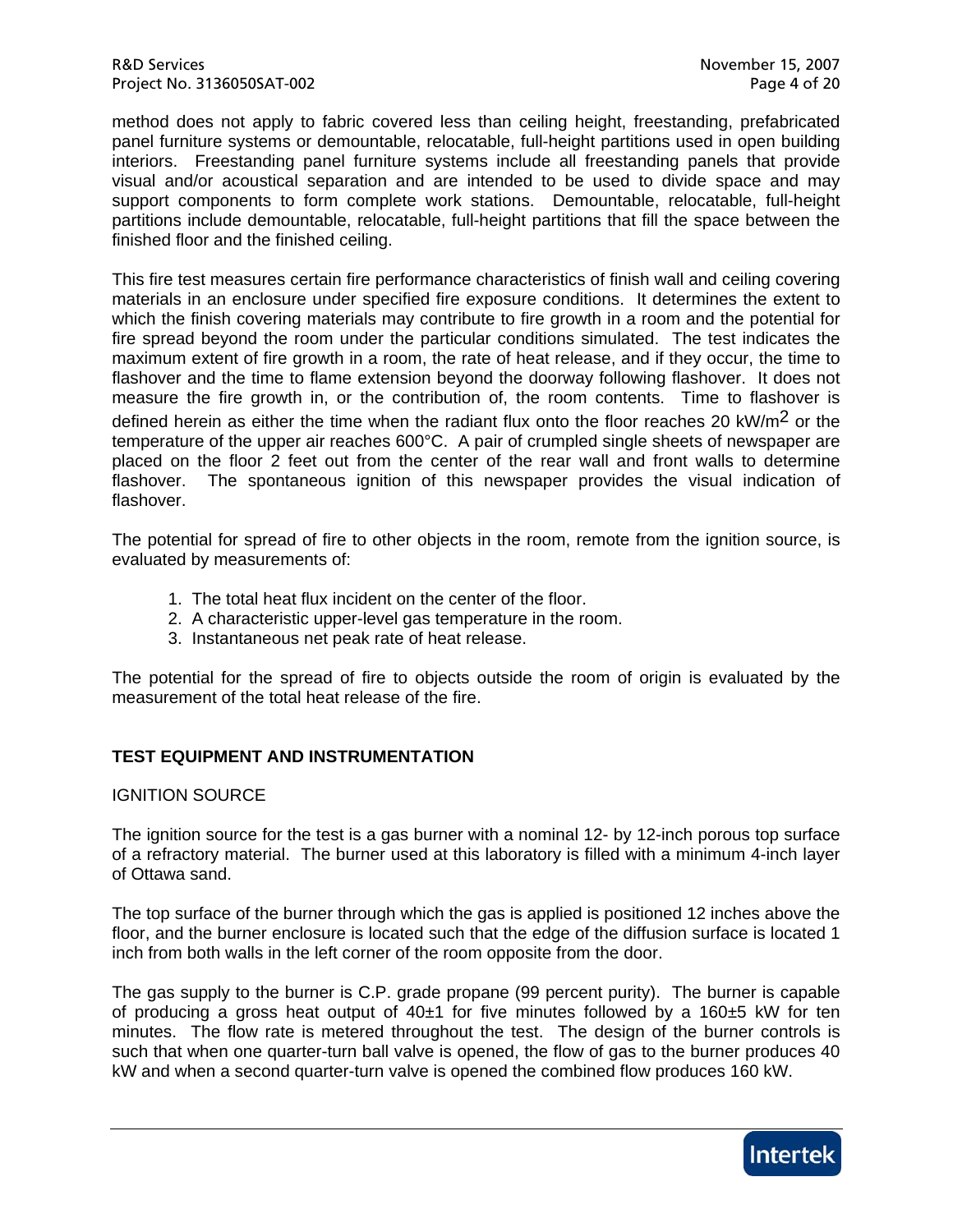#### COMPARTMENT GEOMETRY AND CONSTRUCTION

The interior dimensions of the floor of the fire room, when the specimens are in place, measures 8 feet  $\pm$  1 inch by 12 feet  $\pm$  1 inch. The finished ceiling is 8 feet  $\pm$  0.5 inches above the floor. The four walls are at right angles defining the compartment. The compartment contains a 30  $\pm$ 0.25 by 80  $\pm$  0.25 inch doorway in the center of one of the 8- by 8-foot walls. No other openings are present to allow ventilation. The test room is lined with 5/8" type X gypsum wallboard.

#### TOTAL HEAT FLUX GAUGE

A gauge shall be mounted a maximum of 2 inches above the floor surface, facing upward in the geometric center of the test room. The gauge shall be of the Gardon type, with a flat black surface, and a 180-degree view angle. In operation, it shall be maintained at a constant temperature (within  $\pm$  5% °F) above the dew point by water supplied at a temperature from 120° to 150°F.

#### THERMOCOUPLES

Bare chromel-alumel thermocouples 20 mil in diameter (24 GA. Type K, Chromel-Alumel, Special Limits of Error: ±1.1°C, purchased with Lot Traceability and with 5-point calibrations at each end of the Lot Purchase), with electrically welded thermo-junctions shall be used at each required location. The thermocouple wires, within 0.5 inches of the thermo-junction, shall be run along expected isotherms to minimize conduction errors. The insulation between the wires shall be stable to at least 2000°F or the wires shall be separated.

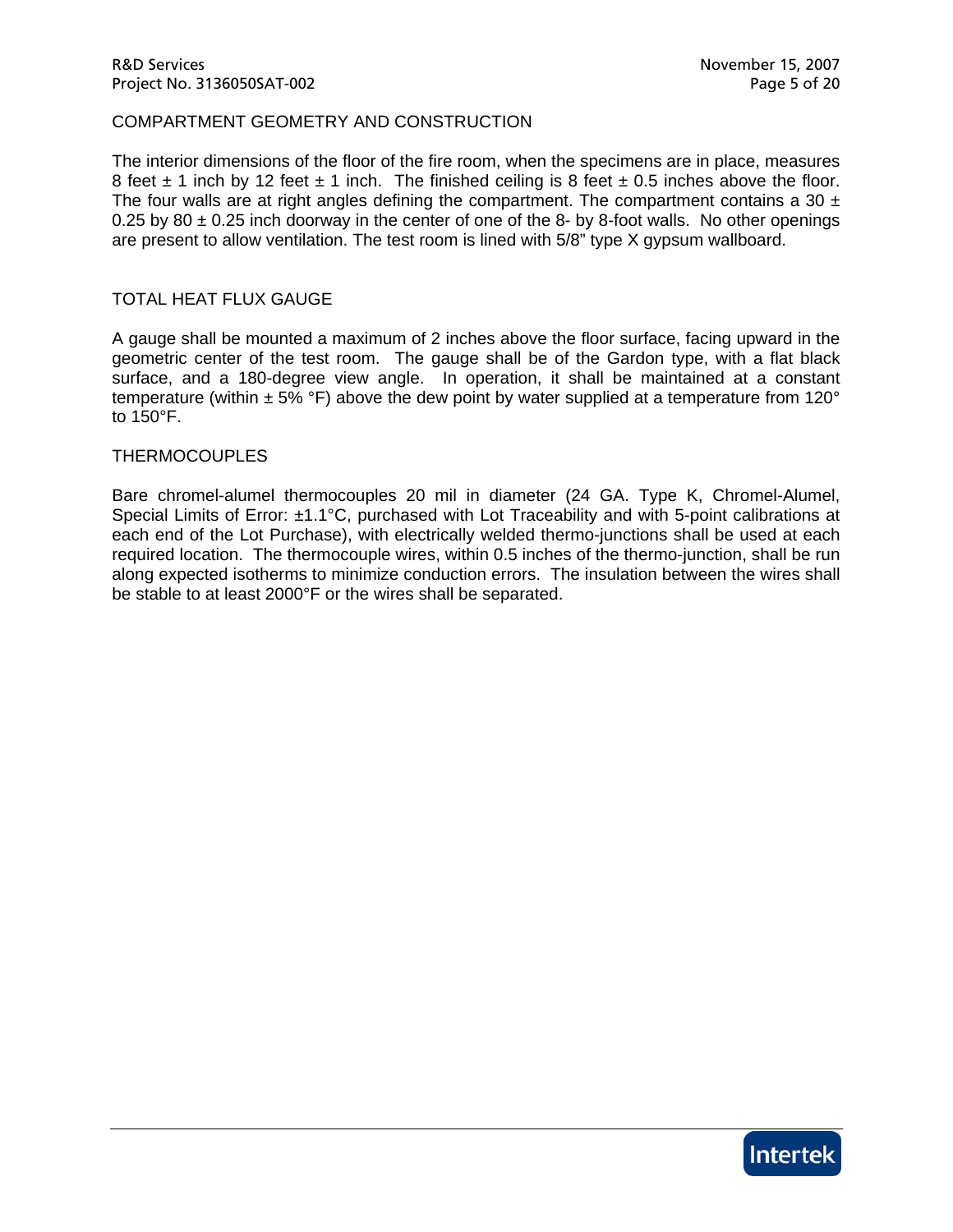### THERMOCOUPLE LOCATIONS

| <b>LOCATION</b>          | <b>DESCRIPTION OF PLACEMENT</b>                             |
|--------------------------|-------------------------------------------------------------|
| <b>DOORWAY</b>           | A thermocouple is located in the interior plane of the door |
|                          | opening on the door centerline, 4 inches down from the      |
|                          | top.                                                        |
| <b>ROOM</b>              | Thermocouples are located 4 inches below the ceiling at     |
|                          | the center of the ceiling, the center of each of the four   |
|                          | ceiling quadrants and directly over the center of the       |
|                          | ignition burner.                                            |
| <b>HOOD EXHAUST DUCT</b> | One pair of thermocouples is placed in the duct 9 duct      |
|                          | diameters downstream of the entrance to the horizontal      |
|                          | duct.                                                       |

The placement of the Quadrant Thermocouples is as shown in the drawing below. All plots and data tables follow this format.



### CANOPY AND EXHAUST DUCT

A hood is installed immediately adjacent to the door of the fire room. The bottom of the hood is level with the top surface of the room. The face dimensions of the hood are 10- by 10-feet, with a depth of 3.5 feet. The hood feeds into a plenum having a 3- by 3-foot cross section and a height of 3 feet. The exhaust duct connected to the plenum is 24 inches in diameter, horizontal, and has a circular aperture of 16 inches at its entrance.

### DUCT GAS VELOCITY

A bi-directional probe is used to measure gas velocity in the duct. The probe consists of a short stainless steel cylinder 1.75 inches long and 0.875 inches inside diameter, with a solid diaphragm in the center. The pressure taps on either side of the diaphragm support the probe. The axis of the probe is along the center line of the duct, 9 duct diameters downstream from the

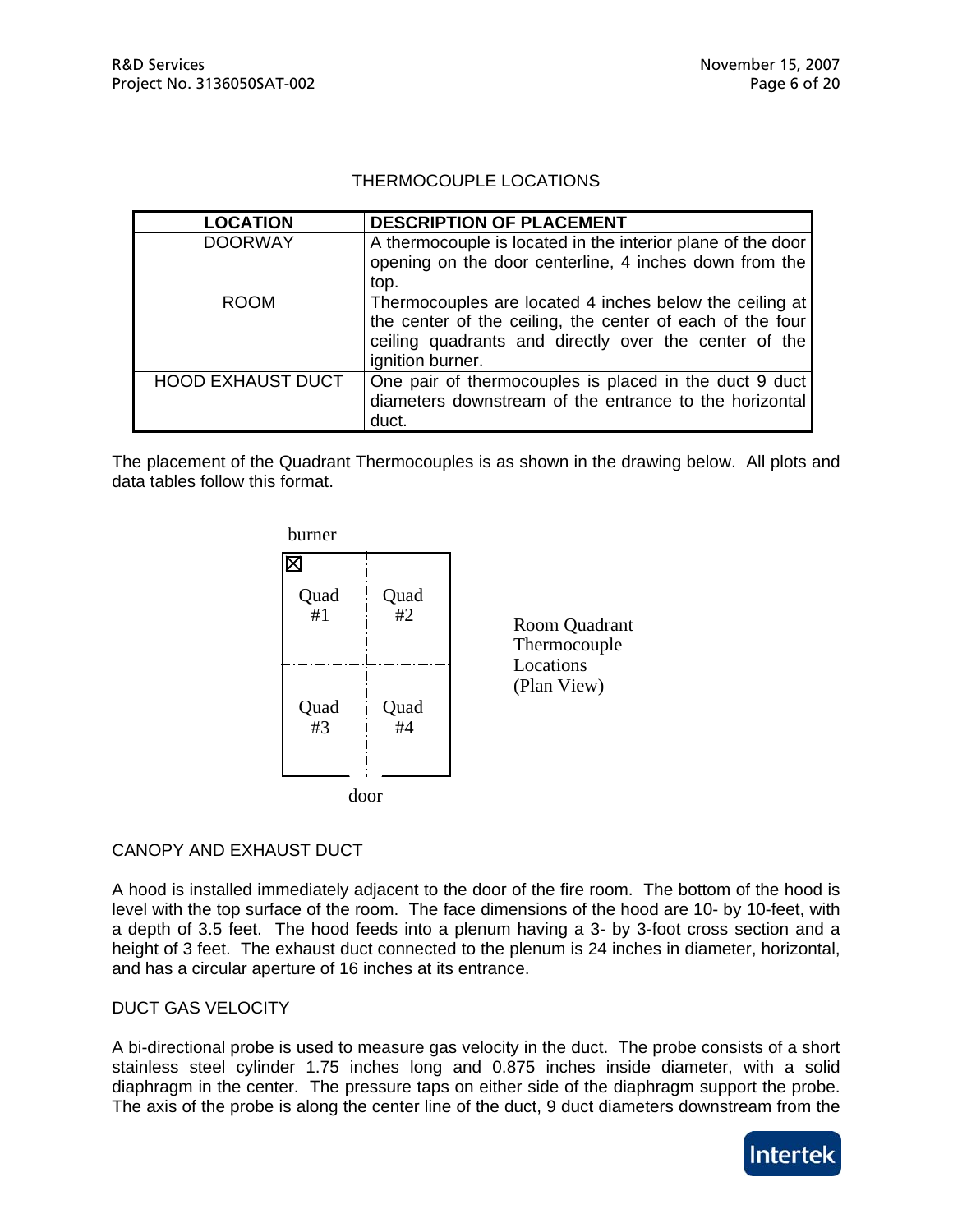entrance. The pressure taps are connected to a pressure transducer capable of resolving pressure differences of 0.001 inches W.C.

#### OXYGEN MEASUREMENTS

A stainless steel gas sampling tube is located 10 duct diameters downstream from the entrance to the duct at the geometric center of the duct ±1/2 inch to obtain a continuously flowing sample for determining the oxygen concentration of the exhaust gas as a function of time. The oxygen content of the duct exhaust gas is determined by an oxygen analyzer with a relative accuracy of ±0.001% in the concentration range from 0 to 21% oxygen. The signal from the oxygen analyzer is within 5% of its final value within 30 seconds following a step change in the composition of the gas stream flowing past the sampling tube inlet.

#### PHOTOGRAPHIC RECORDS

Digital color photographs and DV video taping are both used to record and document the test. Care is taken to position the photographic equipment so as to not interfere with the smooth flow of air into the test room.

#### **PROCEDURE**

#### SUMMARY OF METHOD

A calibration test is run within 30 days of testing any material as specified in the standard. All instrumentation is zeroed, spanned and calibrated prior to testing. The specimen is installed and the diffusion burner is placed. The collection hood exhaust duct blower is turned on and an initial flow is established. The gas sampling pump is turned on and the flow rate is adjusted. When all instruments are reading steady state conditions, the computer data acquisition system and video equipment is started. Ambient data is taken then the burner is ignited at a fuel flow rate that is known to produce 40 kW of heat output. This level is maintained for five minutes at which time the fuel flow is increased to the 160 kW level for a 10-minute period. During the burn period, all temperature, heat release and heat flux data is being recorded every 6 seconds. At the end of the fifteen minute burn period, the burner is shut off and all instrument readings are stopped. Post test observations are made and this concludes the test.

All damage is documented after the test is over, using descriptions, photographs and drawings, as is appropriate.

#### **4.1. TEST STANDARD**

NFPA 286.

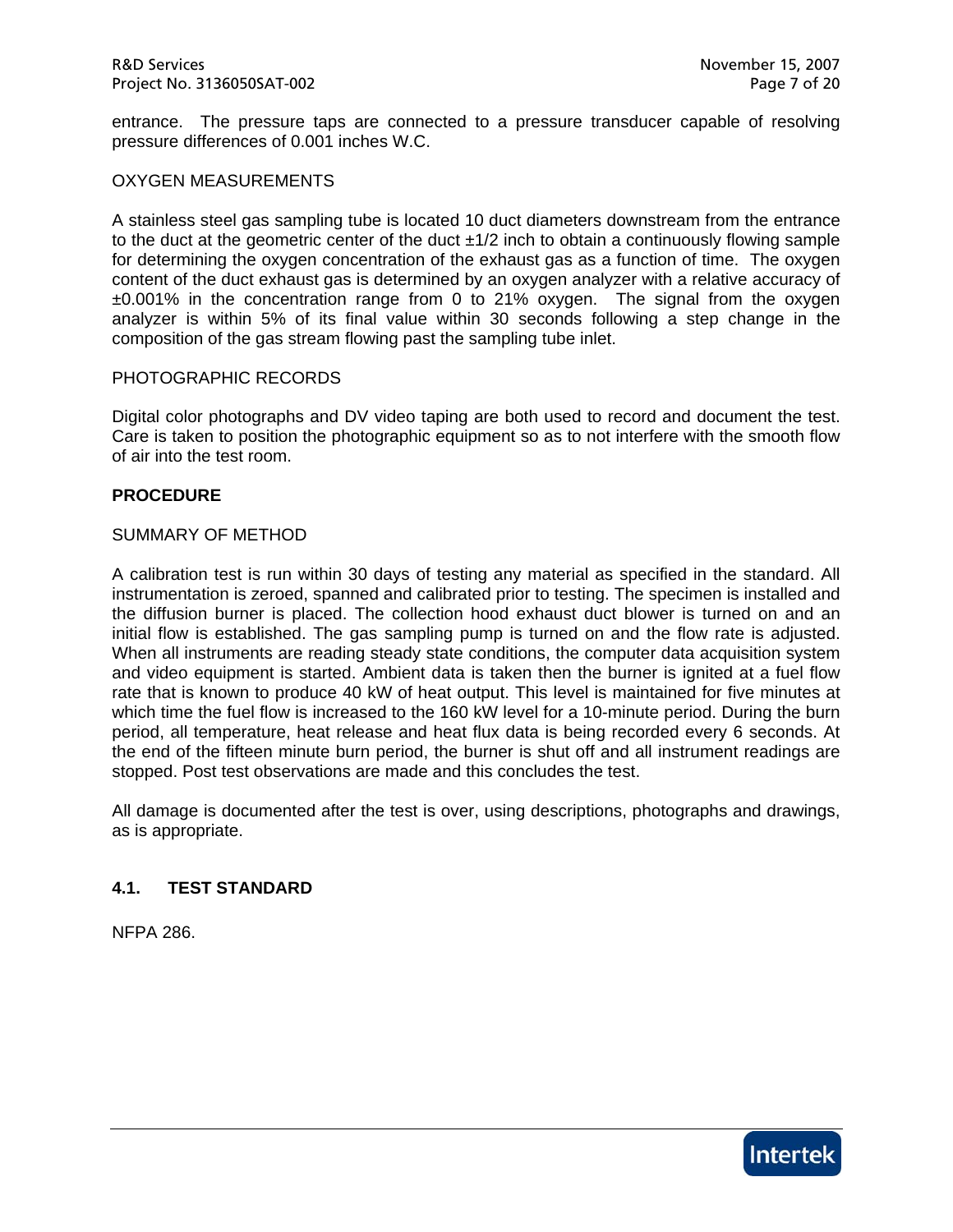# **5 Testing and Evaluation Results**

### **5.1. RESULTS AND OBSERVATIONS**

#### FIRE TESTS

The test was started at 2:48 pm on 11/13/2007. The ambient temperature was 80°F with a relative humidity of 51%. The data acquisition system was started and the burner was ignited. Events during the test are described below:

| <b>TIME</b> |                                                                                     |
|-------------|-------------------------------------------------------------------------------------|
| (min:sec)   | <b>OBSERVATION</b>                                                                  |
| 0:00        | Ignition of burner. Heat output set to 40 kW.                                       |
| 2:30        | No change to the system                                                             |
| 5:00        | Burner output increased to 160 kW.                                                  |
| 5:34        | Smoke output began to increase                                                      |
| 5:58        | The back corner stud ignited.                                                       |
| 6:14        | The ceiling ignited.                                                                |
| 6:45        | The smoke formed a layer in the top of the room extending to $\sim$ 3 1/2 feet from |
|             | the floor.                                                                          |
| 7:18        | Flames began to exit the doorway of the room.                                       |
| 7:20        | Test terminated.                                                                    |

The paper targets did not spontaneously ignite due to flash-over conditions.

Due to an instrumentation error, stack photocell data was erroneous and thus total smoke production was not recorded. Observationally, the smoke production of the test specimen was significant.

#### Post Test Observations:

The two stud cavities in the corner with the burner were heavily charred and discolored from the middle of the wall up to the ceiling. The ceiling joists and plywood was likewise heavily charred and discolored.

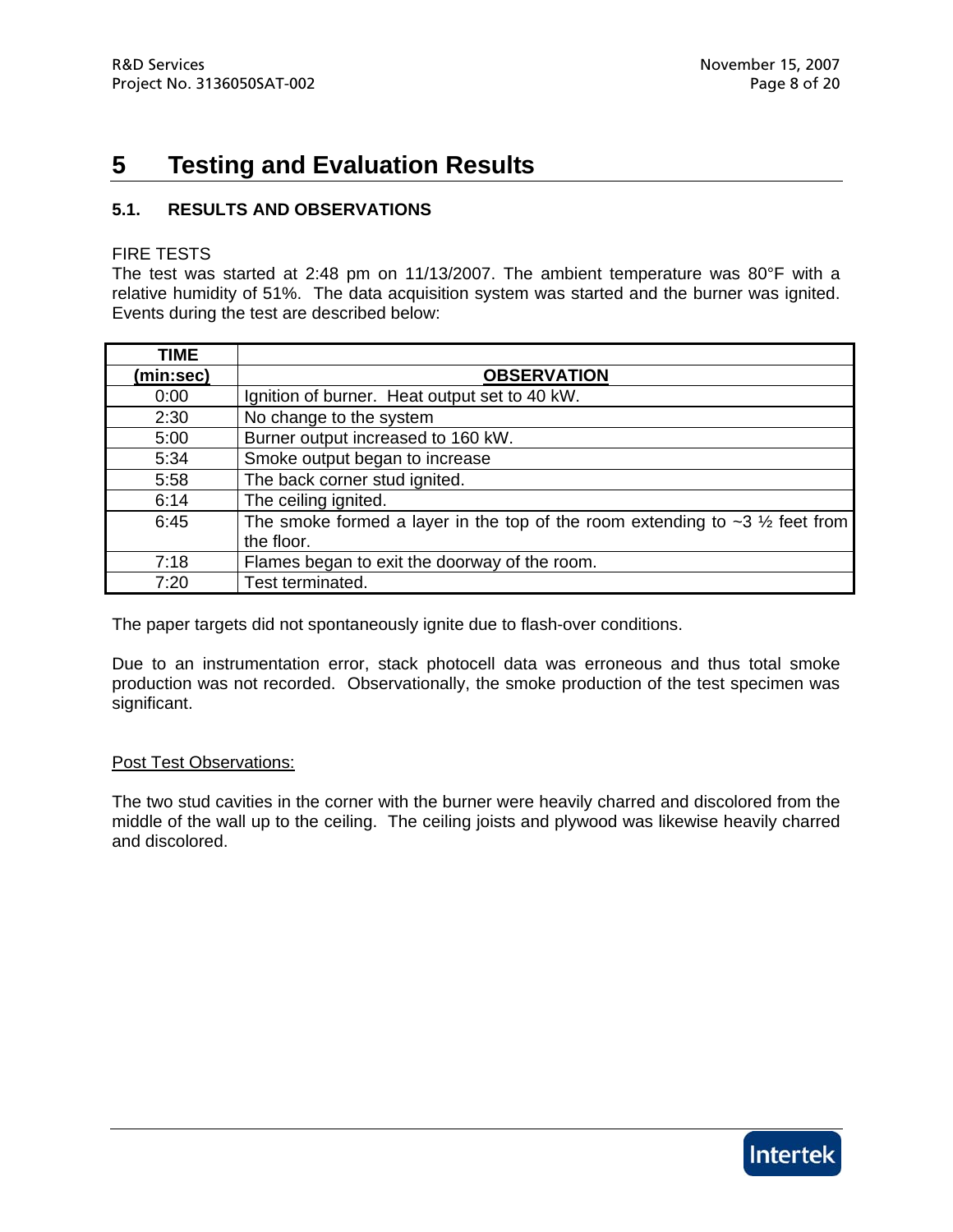# **6 Conclusion**

The sample submitted, installed, and tested as described in this report reached flashover conditions. The heat flux on the floor exceeded 22  $kW/m<sup>2</sup>$  and the average ceiling temperature approached 1400 °F, not including the temperature directly over the burner. The sample did not spread flames to the ceiling during the 40 kW exposure. Flames did spread to the wall extremities during the conduct of the test, with flames exiting the doorway.

NFPA 286 does not publish pass/fail criteria. One must consult the codes to determine pass fail.

This specimen did not meet the criteria set forth in the 2003 IBC Section 803.2.1

### **INTERTEK TESTING SERVICES NA**

Reported by:

 C. Anthony Peñaloza **Flammability Testing Team Leader** 

Reviewed by:

 Javier . Trevino **Senior Project Engineer** 

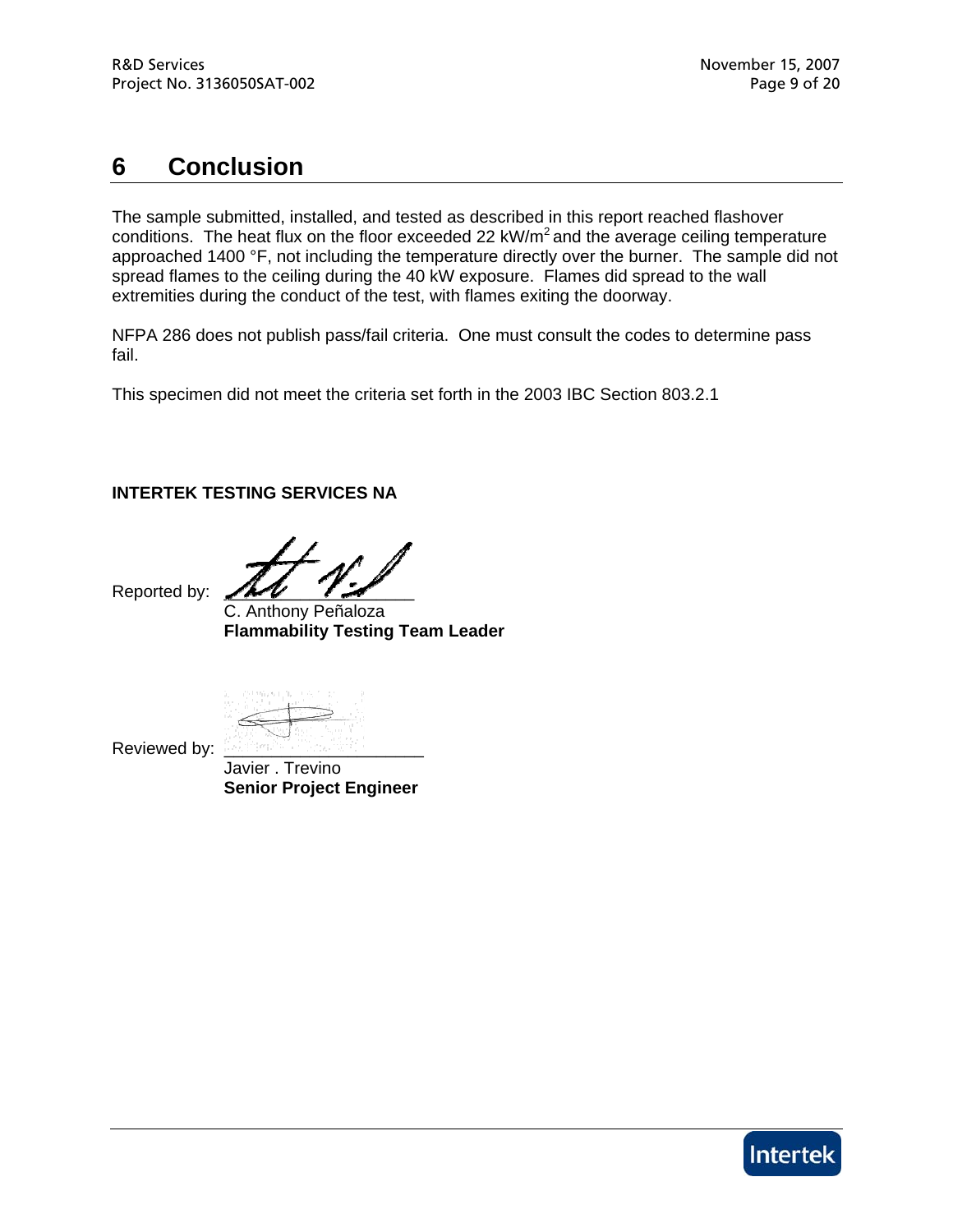# APPENDIX A Test Data

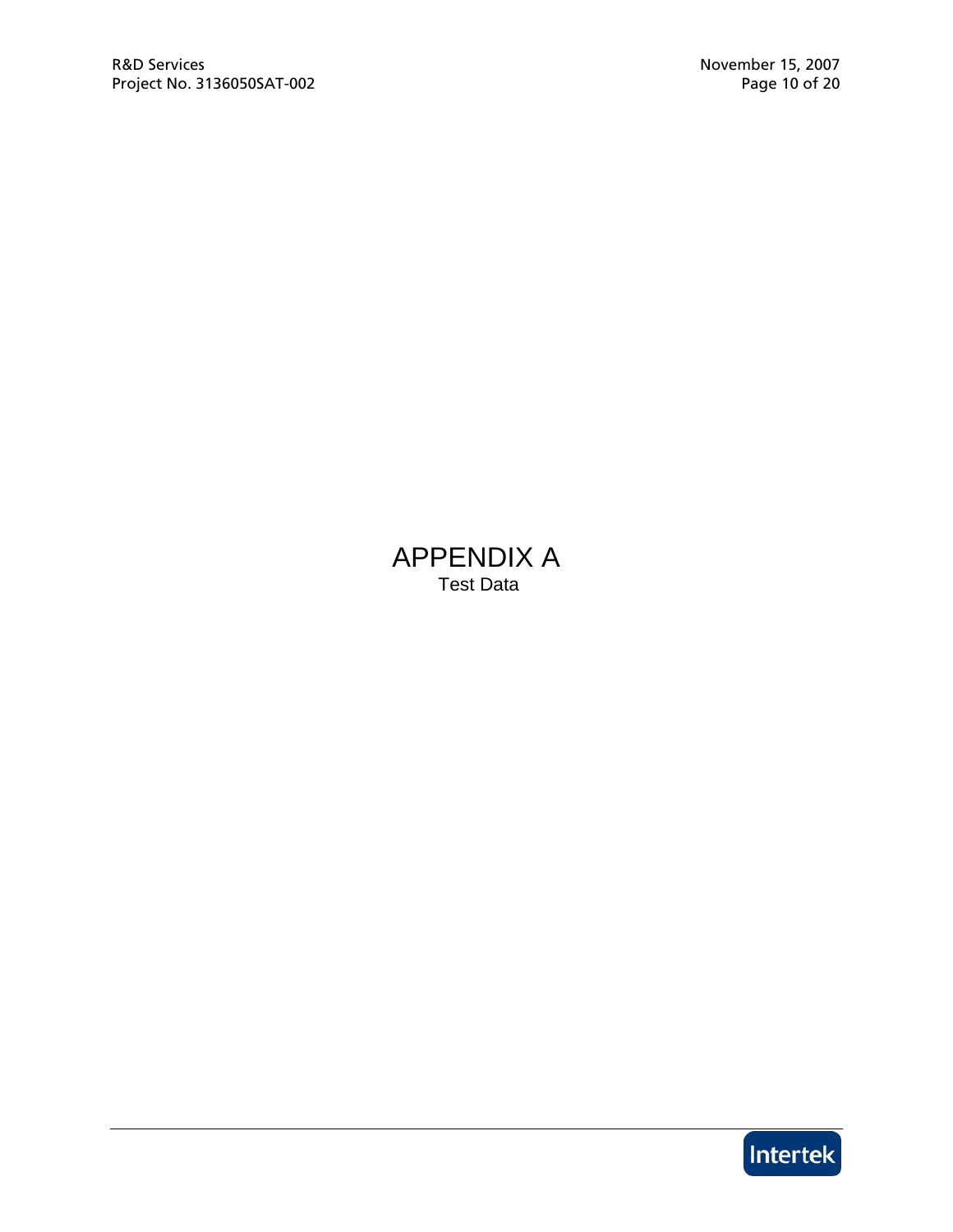### **Thermocouples**



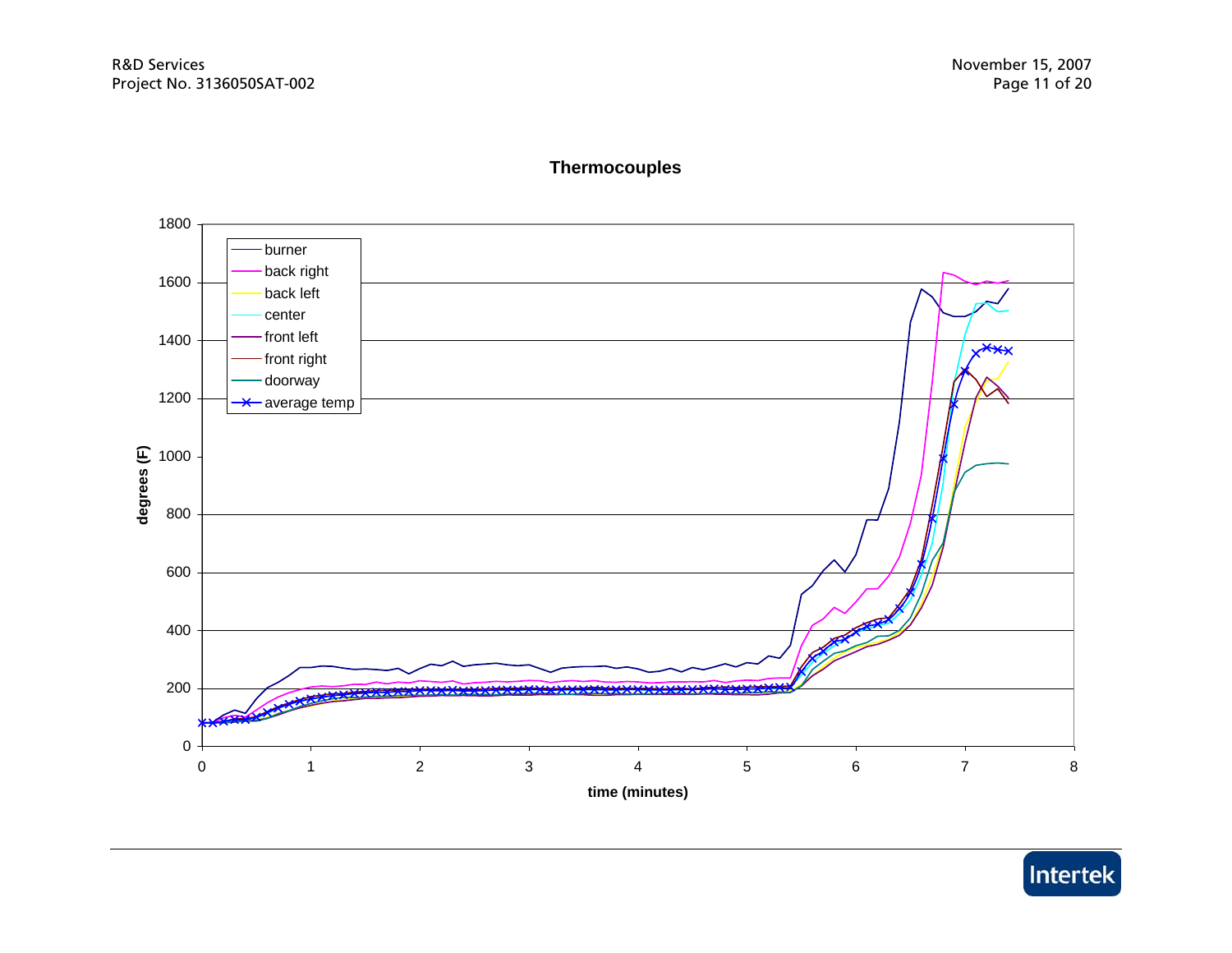

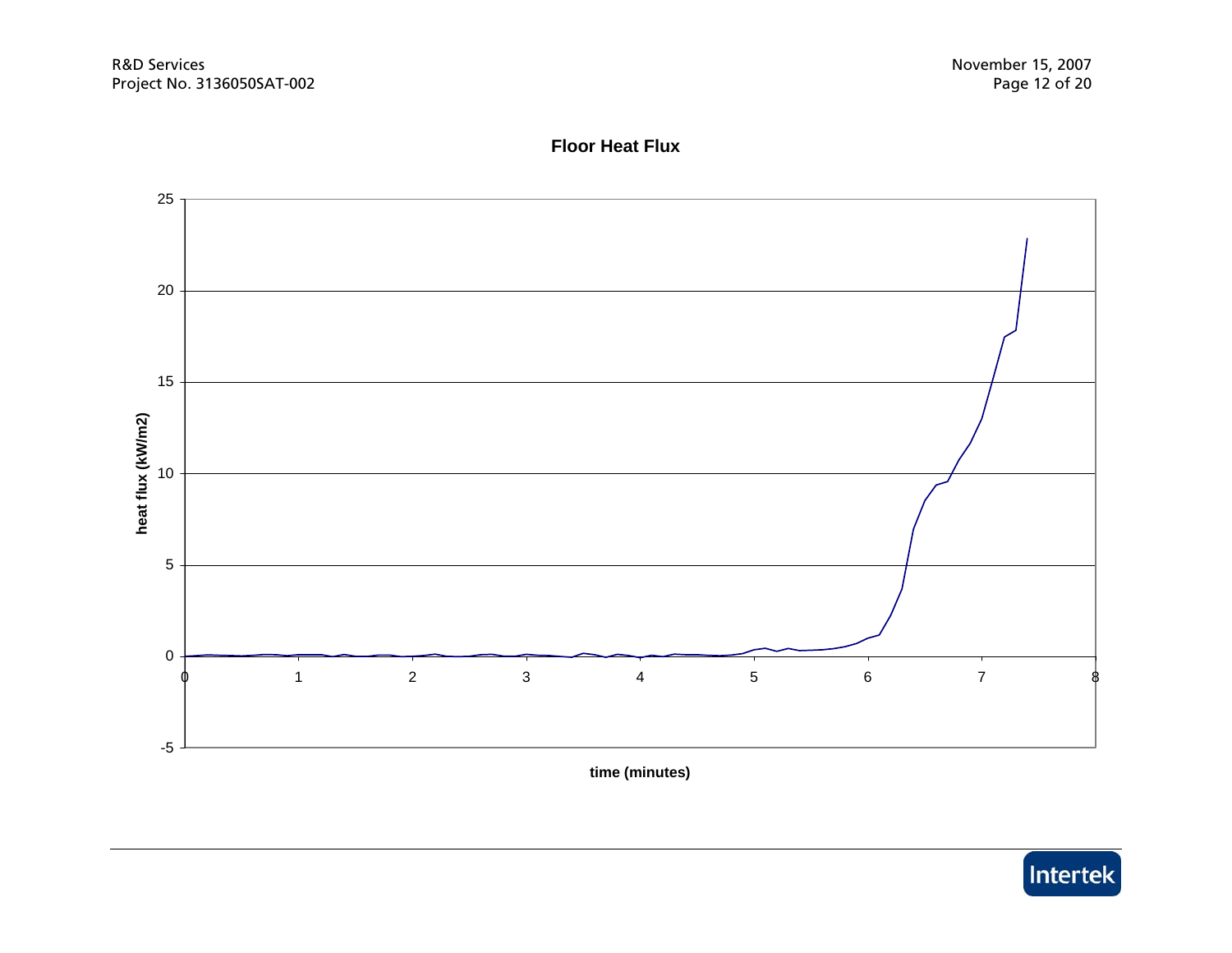



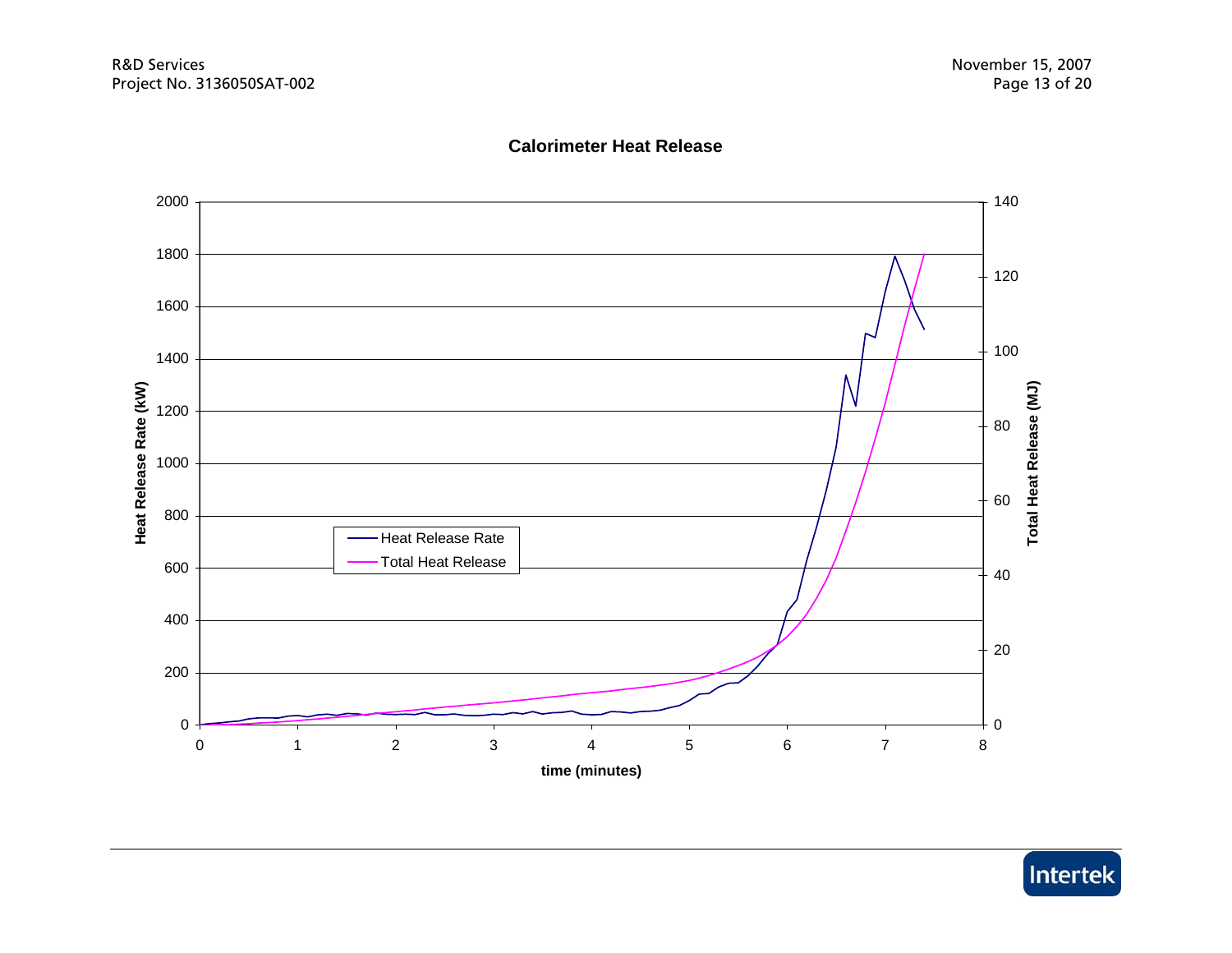APPENDIX B Photographs

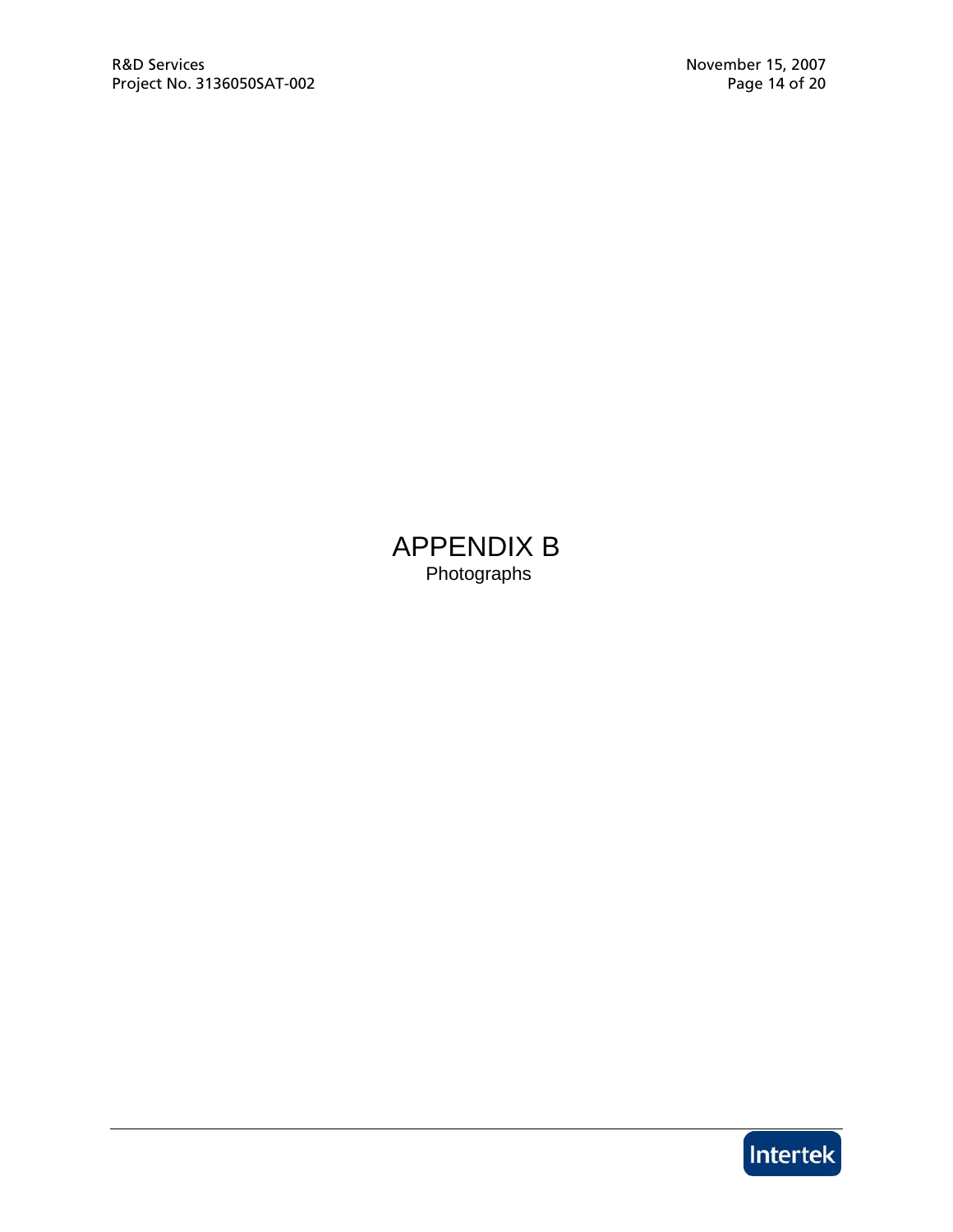

# Pre-test photo of right corner



Pre-test photo of left corner

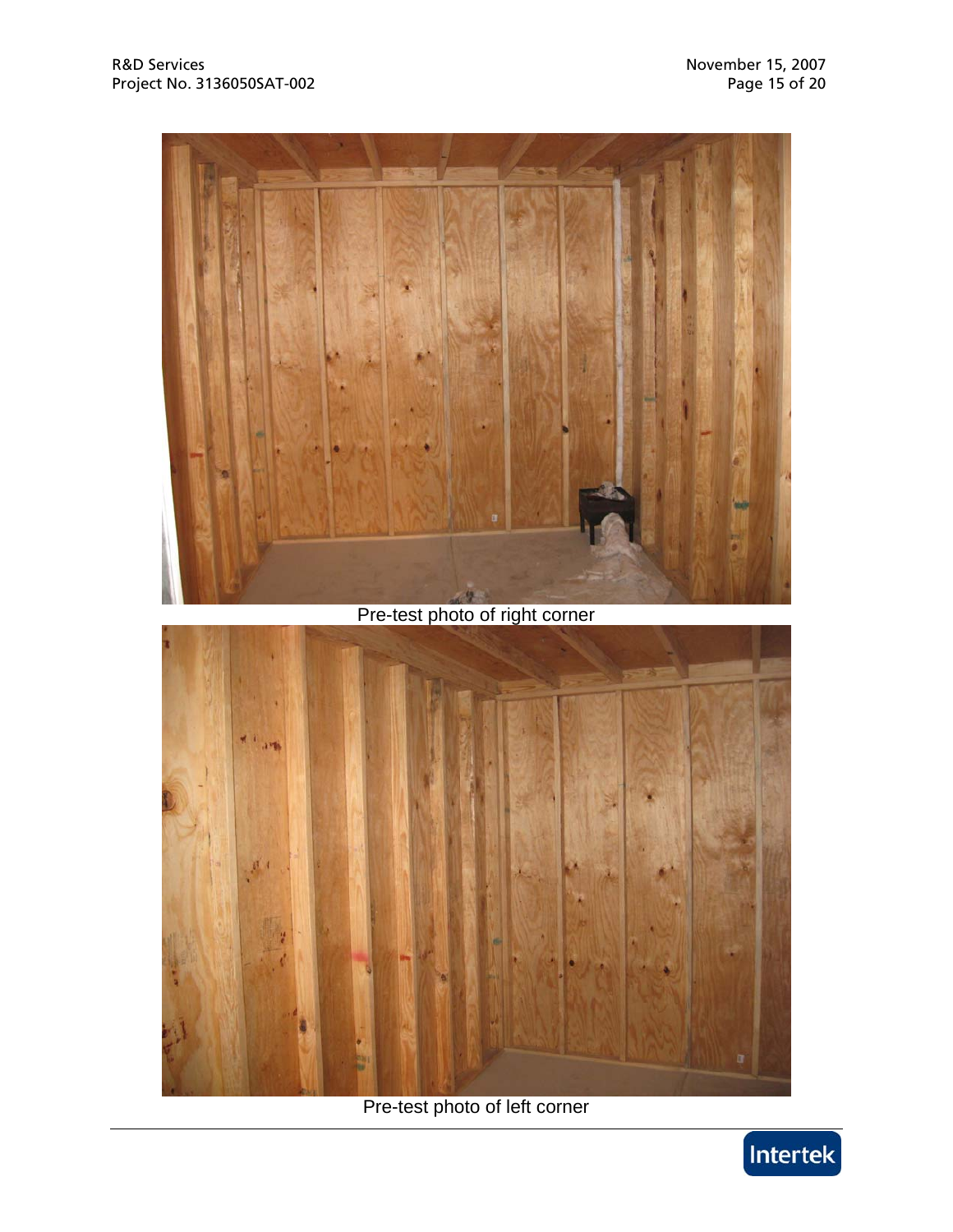

160 kW flame.

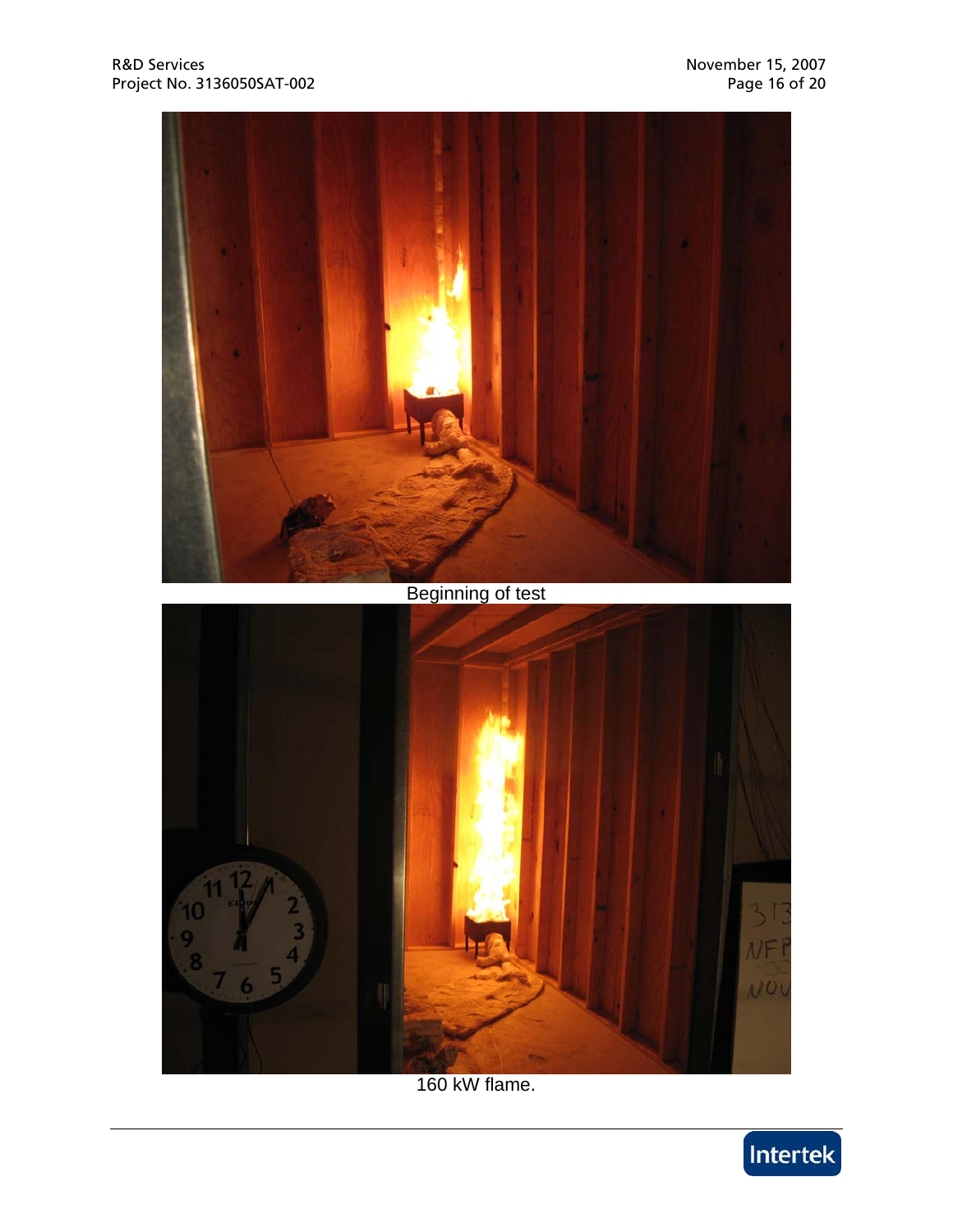

Ceiling ignition.

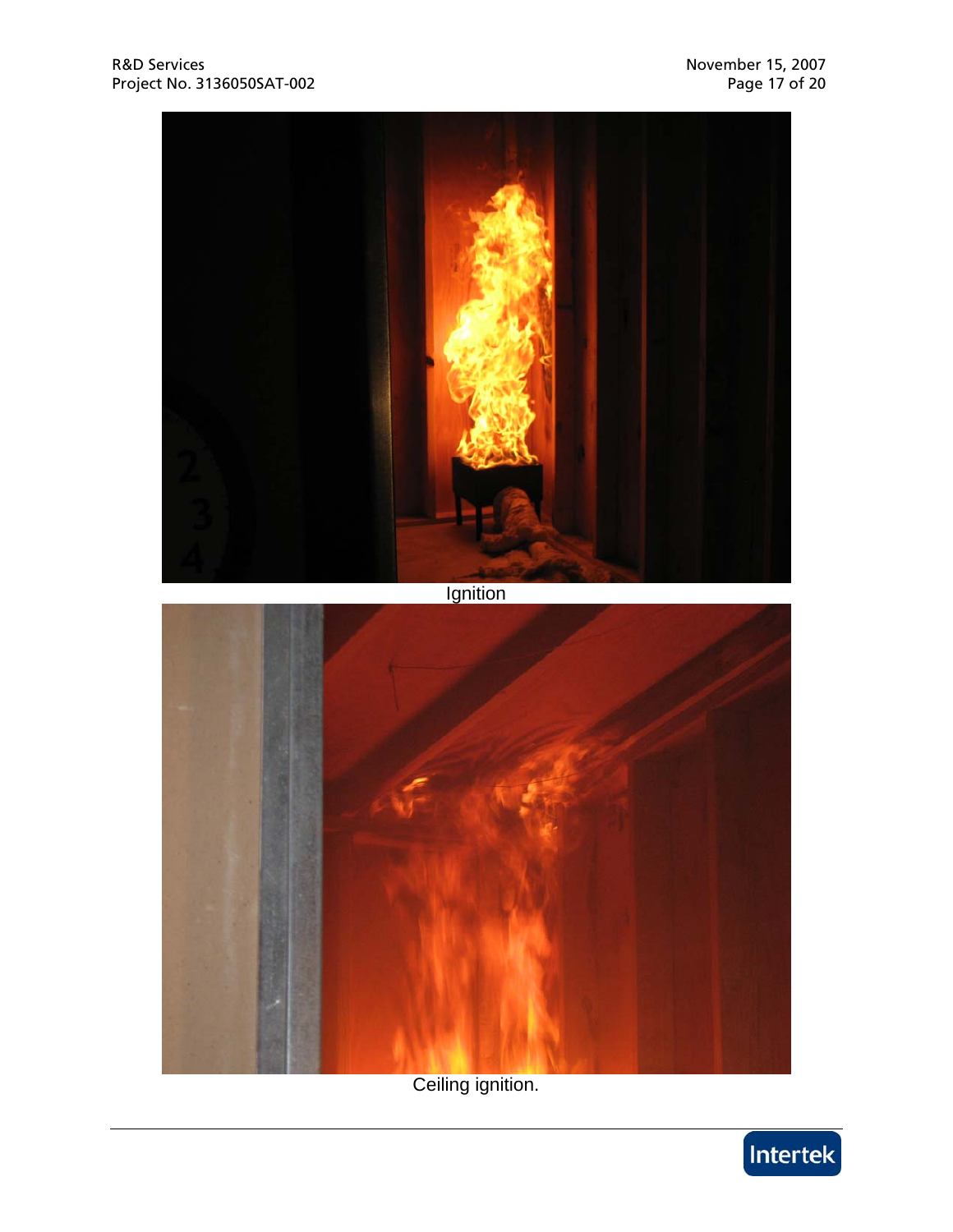

Smoke ceiling.

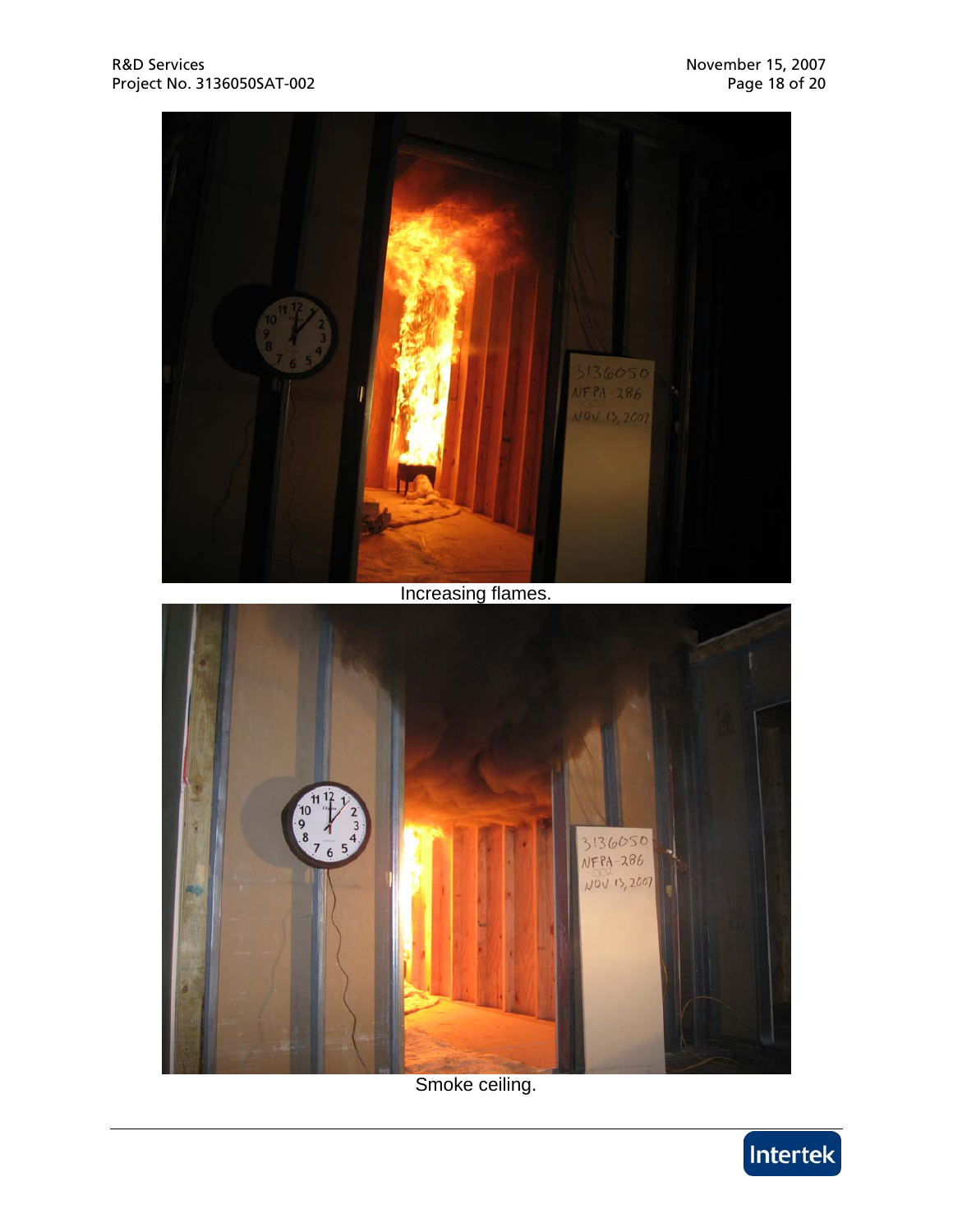

## Flames exiting the doorway.



Post-test.